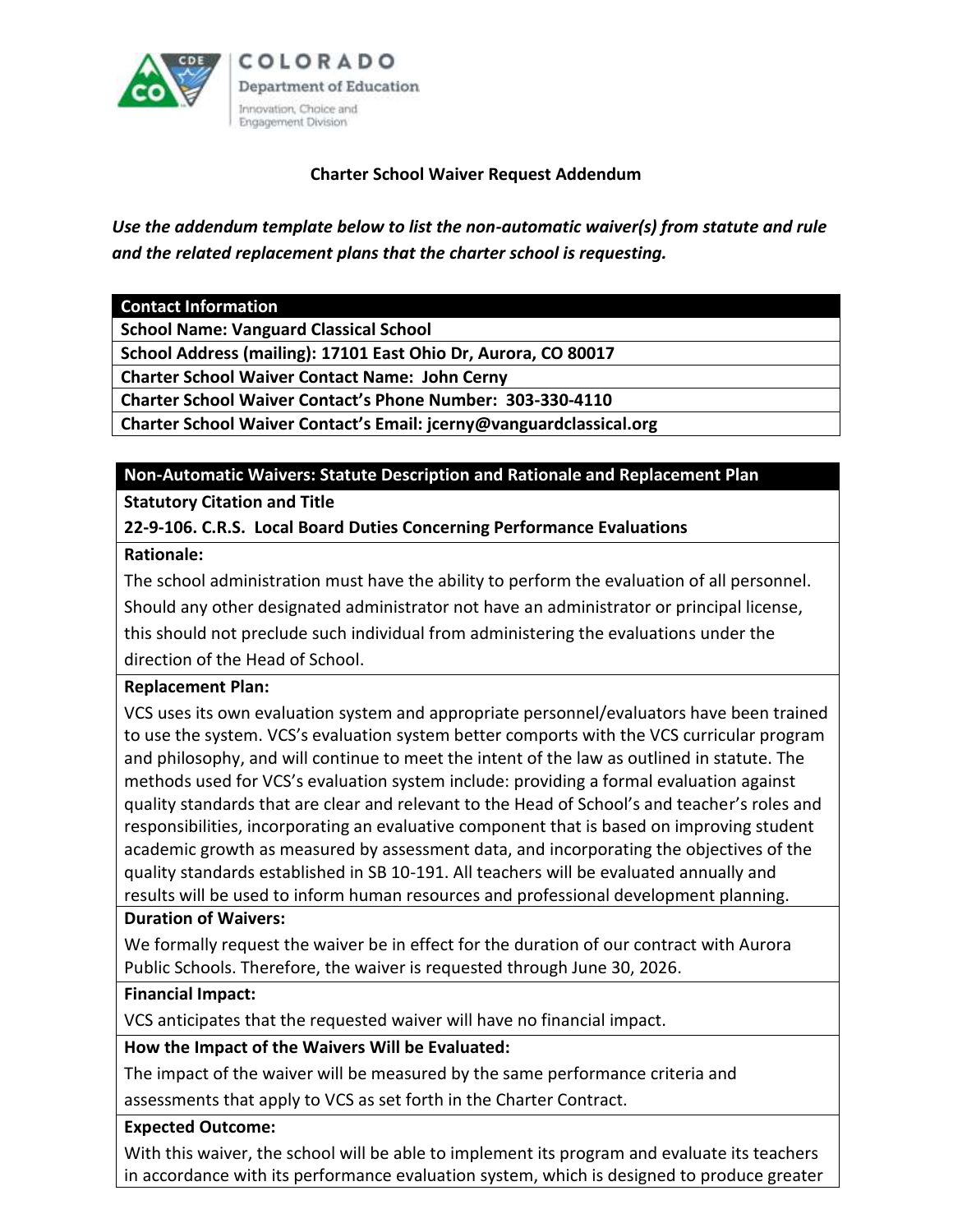accountability and be consistent with the school's goals and objectives. This will benefit staff members and students.

## **Non-Automatic Waivers: Statute Description and Rationale and Replacement Plan**

### **Statutory Citation and Title**

## **22-2-112(1)(q)(I) C.R.S. Commissioner Duties - (Reporting Performance Evaluation Ratings) Rationale:**

Vanguard Classical School already has in place a waiver from C.R.S. 22-9-106. C.R.S. Local board duties concerning performance evaluations for licensed personnel **-** affording the designated head of school the ability to perform the evaluation of all personnel. Additionally, Vanguard will not be required to report their teacher evaluation ratings as part of the commissioner's report as required by C.R.S. 22-2-112(1)(q)(I).

## **Replacement Plan:**

VCS uses its own evaluation system as agreed to in the Charter School Agreement with Aurora Public School District. Vanguard's evaluation system meets the intent of the quality standards established in SB 10-191. VCS will not be required to report their teacher evaluation data; however, teacher performance data will be reviewed by the school and used to inform hiring practices and professional development.

## **Duration of Waivers:**

We formally request the waiver be in effect for the duration of our contract with Aurora Public Schools. Therefore, the waiver is requested through June 30, 2026.

### **Financial Impact:**

None

## **How the Impact of the Waivers Will be Evaluated:**

Since this area has a critical impact on performance of the entire school, the impact of this waiver will be measured by the same performance criteria and assessments that apply to the school.

## **Expected Outcome:**

With this waiver, VCS will be able to implement its own program and evaluate its teachers in accordance with the spirit of the SB 10-191 Colorado State Evaluation system. It is designed to produce greater accountability and be consistent with the schools goals and objectives.

## **Non-Automatic Waivers: Statute Description and Rationale and Replacement Plan**

## **Statutory Citation and Title**

## **22-1-110 C.R.S. Alcohol & Controlled Substance Education**

## **Rationale:**

VCS is responsible for the design of its own educational program in agreement with its philosophies and values as put forth in the charter document, independent of the district, including when and what to teach about the use of alcohol and controlled substances.

## **Replacement Plan:**

VCS is responsible for the design of its own educational program in agreement with its philosophies and values as put forth in the charter document, independent of the district, including when and what to teach about the use of alcohol and controlled substances.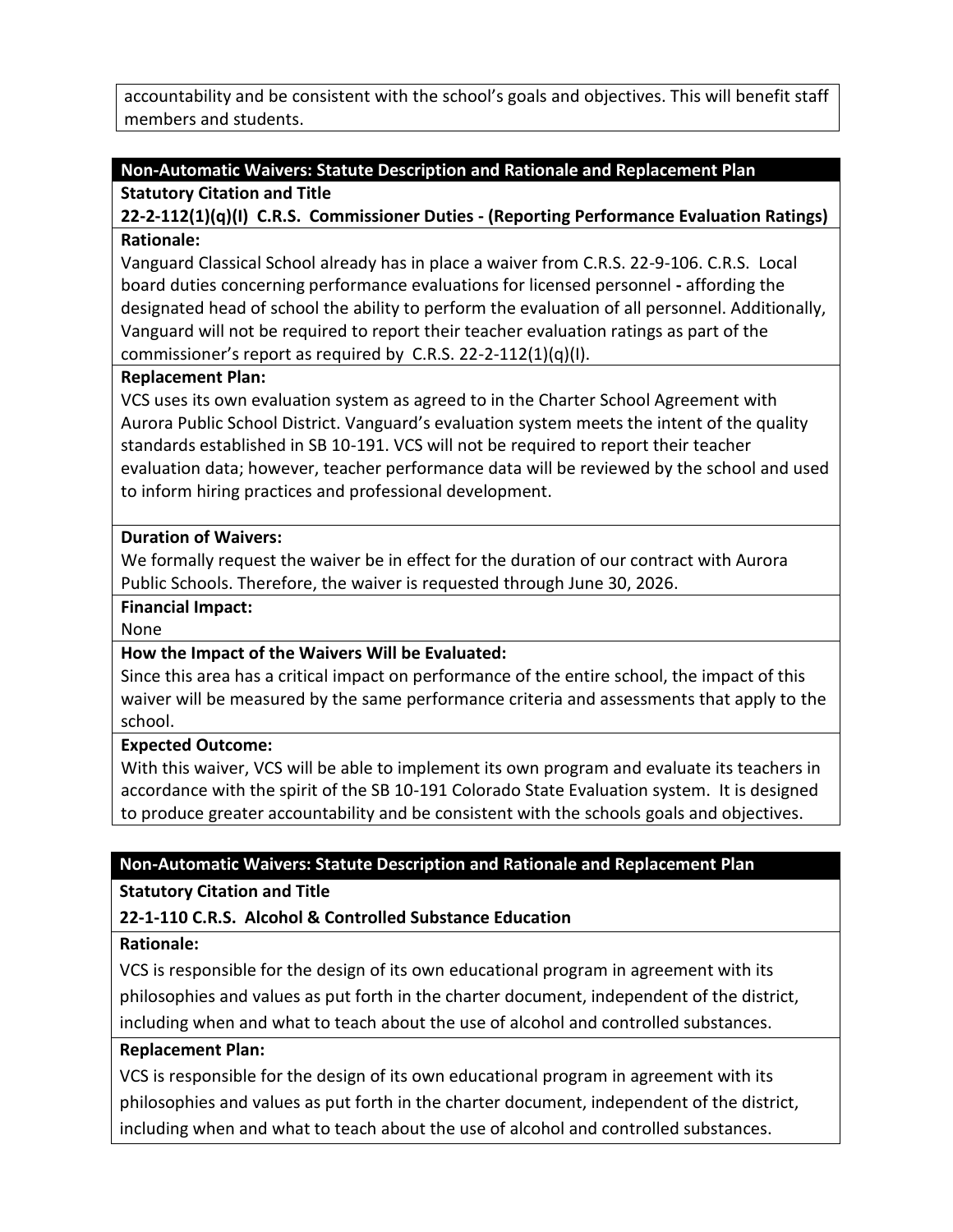Vanguard is committed to utilizing primary and secondary substance use and behavioral health prevention practices that research has shown to be effective.

### **Duration of Waivers:**

We formally request the waiver be in effect for the duration of our contract with Aurora Public Schools. Therefore, the waiver is requested through June 30, 2026.

#### **Financial Impact:**

None

### **How the Impact of the Waivers Will be Evaluated:**

The effectiveness will be evaluated by our administration as they review the implementation of all curricula. The School will conduct a universal screening program for all of its students (K-12) to identify youth at their campuses who could benefit from interventions and/or referrals to therapeutic services.

#### **Expected Outcome:**

A waiver from the statute will allow the school to continue educating students in these topics as desired by the philosophies and values of the founders and as described to our parents in the Parent/Student Handbook.

#### **Non-Automatic Waivers: Statute Description and Rationale and Replacement Plan**

## **Statutory Citation and Title**

## **22-32-119 C.R.S. Kindergarten**

**Rationale:**

VCS is responsible for the design of its own educational program in agreement with its philosophies and values as put forth in the charter document and contract with the district, independent of the district.

#### **Replacement Plan:**

VCS has established its own kindergarten programs, curriculum, policies and rules governing them and will be responsible for the selection of all educational materials to be used in the school, specifically the Core Knowledge Sequence. The district has delegated this authority to the school via the contract. VCS does not charge for kindergarten.

#### **Duration of Waivers:**

We formally request the waiver be in effect for the duration of our contract with Aurora Public Schools. Therefore, the waiver is requested through June 30, 2026.

## **Financial Impact:**

None

## **How the Impact of the Waivers Will be Evaluated:**

Vanguard expects that, as a result of this waiver, it will be able to operate its Kindergarten program to the benefit of students, teachers and community and ensure that students begin focusing on the curricular standards of VCS from the beginning.

## **Expected Outcome:**

VCS will be able to fully implement it chosen educational program.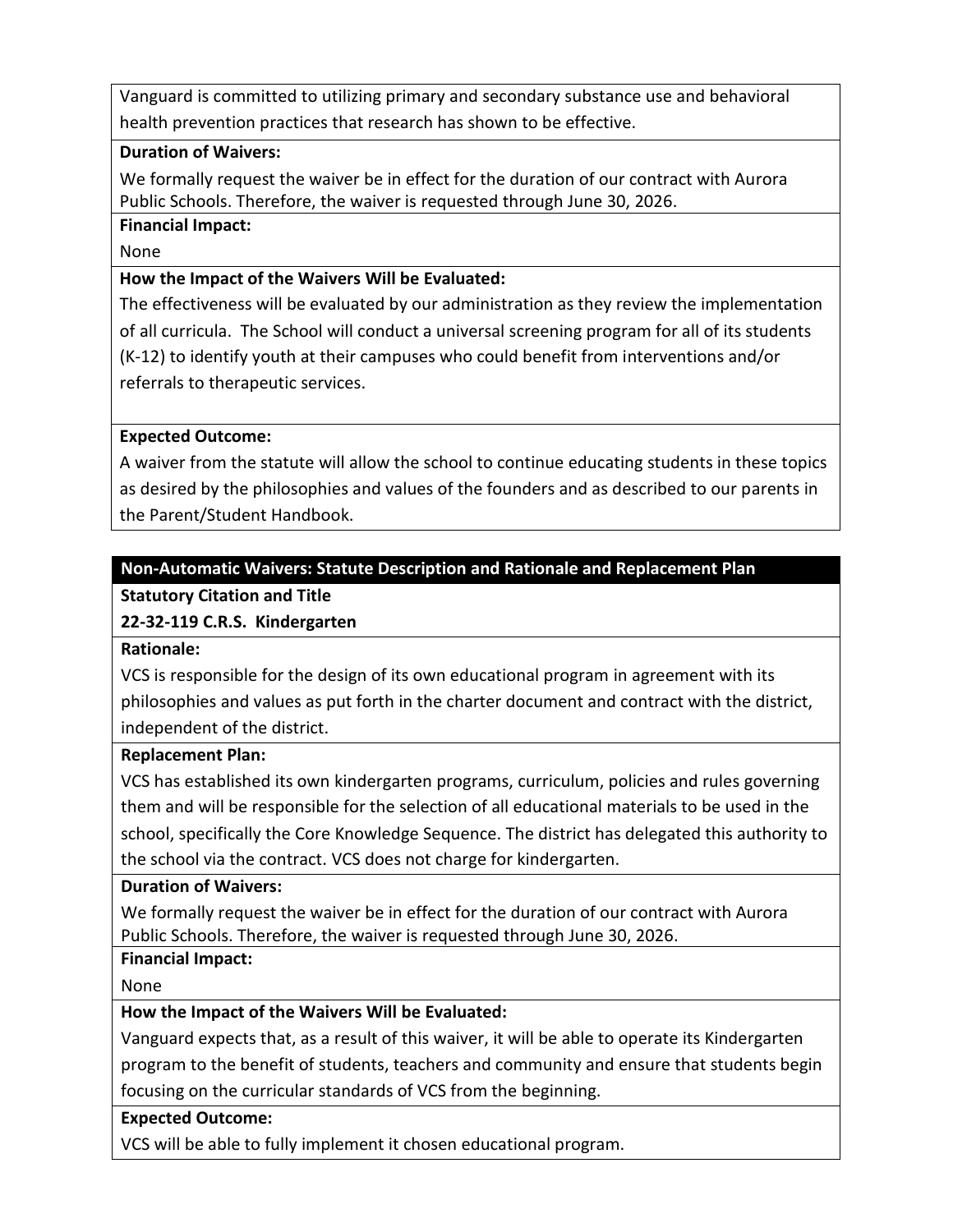### **Non-Automatic Waivers: Statute Description and Rationale and Replacement Plan**

## **Statutory Citation and Title**

# **22-63-201 C.R.S. Teacher Employment Act - Compensation & Dismissal ACT - Requirement to hold a certificate**

#### **Rationale:**

Vanguard Classical School must be granted the authority to hire teachers and principals that will support the school's goals and objectives. The principal will not function as a traditional District school principal, but rather will be responsible for a wider range of tasks and act as the school's chief executive officer.

#### **Replacement Plan:**

VCS will seek to attract principals and teachers from a wide variety of backgrounds, including, but not limited to teachers from out-of-state, teachers with a lapsed Colorado certificate, persons with several years of successful teaching experience in a setting not requiring a license, as well as persons with business or professional experience. All teachers will meet the guidelines set forth in the Colorado state ESSA plan, specifically (1) endorsement on a Colorado teaching license; (2) holding at least a BA or higher in the relevant subject area; (3) completing 36 semester credit hours in the subject matter in which s/he teaches; or (4) passing a State Board approved content exam in the relevant subject area. Special Education Teachers will hold the requisite state license and endorsement as this is a federal requirement. All employees of the school will report the number of in-field/outof-field teacher designations, years of experience of teachers, and effectiveness ratings (unless waived) or any other requirements promulgated by CDE.

#### **Duration of Waivers:**

We formally request the waiver be in effect for the duration of our contract with Aurora Public Schools. Therefore, the waiver is requested through June 30, 2026.

## **Financial Impact:**

None

## **How the Impact of the Waivers Will be Evaluated:**

The impact of the waiver will be measured by the same performance criteria and assessments that apply to the school as set forth in the Charter Contract.

## **Expected Outcome:**

As a result of this waiver, the school will be able to operate in accordance with its own program and hire teachers that best fit the school's design, which is vital to the success of its program.

## **Non-Automatic Waivers: Statute Description and Rationale and Replacement Plan**

## **Statutory Citation and Title**

- 1. **22-63-202 C.R.S. Teacher Employment Act - Contracts in writing, damage provision**
- 2. **22-63-203 C.R.S. Teacher Employment Act - Requirements for probationary teacher, renewal & non-renewal**
- 3. **22-63-206 C.R.S. Teacher Employment Act - Transfer of teachers**

**Rationale:**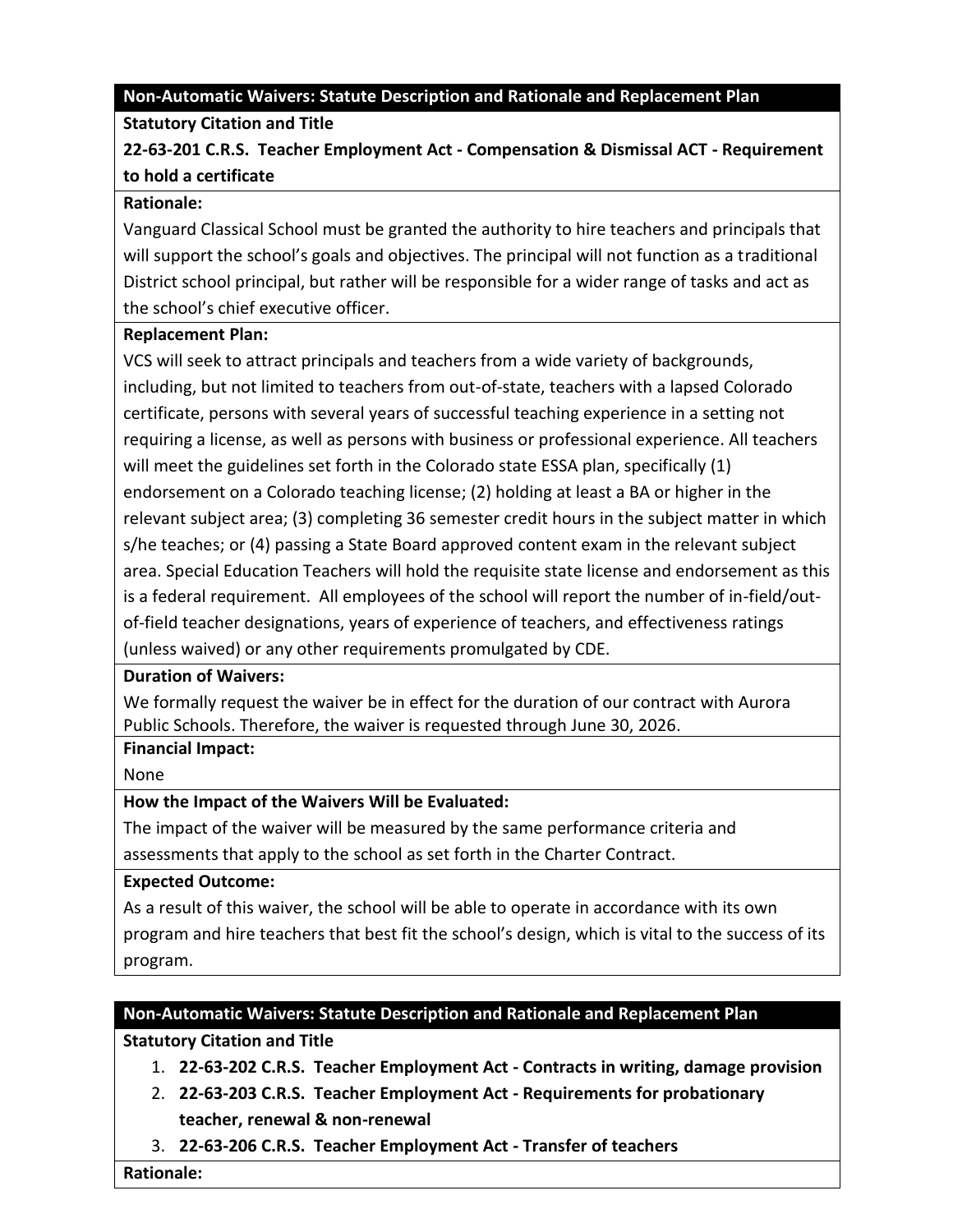Vanguard Classical School must be granted the authority to hire teachers and principals that will support the school's goals and objectives. The principal will not function as a traditional District school principal, but rather will be responsible for a wider range of tasks and act as the school's chief executive officer.

## **Replacement Plan:**

VCS will seek to attract principals and teachers from a wide variety of backgrounds, including, but not limited to teachers from out-of-state, teachers with a lapsed Colorado certificate, persons with several years of successful teaching experience in a setting not requiring a license, as well as persons with business or professional experience. All employees of the school will be employed on an at-will basis.

All employees receive written agreements (Employee Relationship Statements) with the terms of non-renewal and renewal of employment agreements, and payment of salaries upon termination of employment of a teacher. All employees of the school will meet applicable fingerprinting and background check requirements.

VCS will not participate in the district's transfer policies and procedures; however, to the extent that teachers are transferred to other positions or grades within the school, there shall be no discrimination shown toward any teacher in the assignment or transfer of that teacher because of sex, sexual orientation, marital status, race, creed, color, religion, national origin, ancestry, or membership or non-membership in any group or organization. Race includes hair texture, hair type, or a protective hairstyle that is commonly or historically associated with race.

## **Duration of Waivers:**

We formally request the waiver be in effect for the duration of our contract with Aurora Public Schools. Therefore, the waiver is requested through June 30, 2026.

## **Financial Impact:**

None

## **How the Impact of the Waivers Will be Evaluated:**

The impact of the waiver will be measured by the same performance criteria and assessments that apply to the school as set forth in the Charter Contract.

## **Expected Outcome:**

As a result of this waiver, the school will be able to operate in accordance with its own program and hire teachers that best fit the school's design, which is vital to the success of its program.

# **Non-Automatic Waivers: Statute Description and Rationale and Replacement Plan**

## **Statutory Citation and Title**

- **1. 22-32-109(1)(n)(I), C.R.S. Local Board Duties Concerning School Calendar**
- **2. 22-32-109(1)(n)(II)(A) C.R.S. Determine teacher-pupil contact hours**
- **3. 22-32-109(1)(n)(II)(B) C.R.S. Adopt District Calendar**

**Rationale:**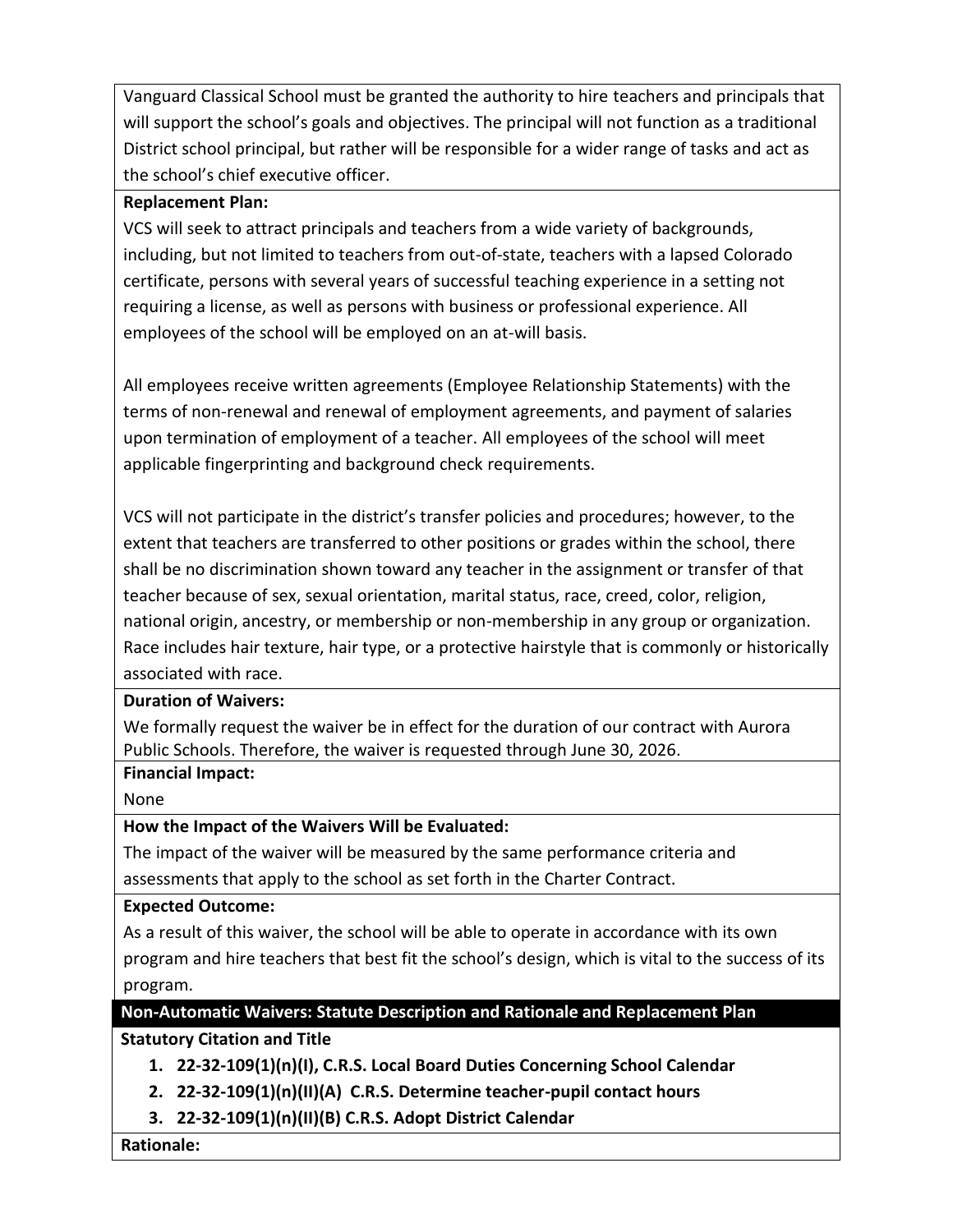VCS will be operating independently from other schools in the district and should be delegated the authority to establish its own school calendar and length of school day. VCS does not request a waiver of the minimum teacher contact hours however, the specific days on which these hours occur should be in the purview of the VCS Board of Directors.

### **Replacement Plan:**

VCS has established and adopt a school calendar that will meet or exceed state requirements for hours of instruction, on an annual basis. Calendar will be published after adoption by the BOD before the end of the previous school year. Teacher-pupil contact hours and calendar days will meet or exceed the current requirements in statute**.**

#### **Duration of Waivers:**

We formally request the waiver be in effect for the duration of our contract with Aurora Public Schools. Therefore, the waiver is requested through June 30, 2026.

#### **Financial Impact:**

None

## **How the Impact of the Waivers Will be Evaluated:**

The impact of the waiver will be measured by the school's performance on state and school assessments.

#### **Expected Outcome:**

The BOD of VCS will be able to adjust the school calendar according to the needs of the student body and the accomplishment of the school's mission and goals.

## **Non-Automatic Waivers: Statute Description and Rationale and Replacement Plan**

**Statutory Citation and Title** 

**22-32-109(1)(b) C.R.S. Local Board Duties Concerning Competitive Bidding**

**Rationale:**

VCS will determine its own policies and procedures necessary for the efficient administration of its affairs and will establish all necessary procedures to obtain competitive bids when prudent.

## **Replacement Plan:**

VCS board of directors created a policy requiring competitive bidding and the selecting of bidders on projects/contracts. VCS will require competitive bidding whenever prudent, and on all non-curricular purchases over \$10,000.

#### **Duration of Waivers:**

We formally request the waiver be in effect for the duration of our contract with Aurora Public Schools. Therefore, the waiver is requested through June 30, 2026.

## **Financial Impact:**

None

## **How the Impact of the Waivers Will be Evaluated:**

The BOD of VCS will make decisions in the best interest of the school and in line with the school budget.

**Expected Outcome:**